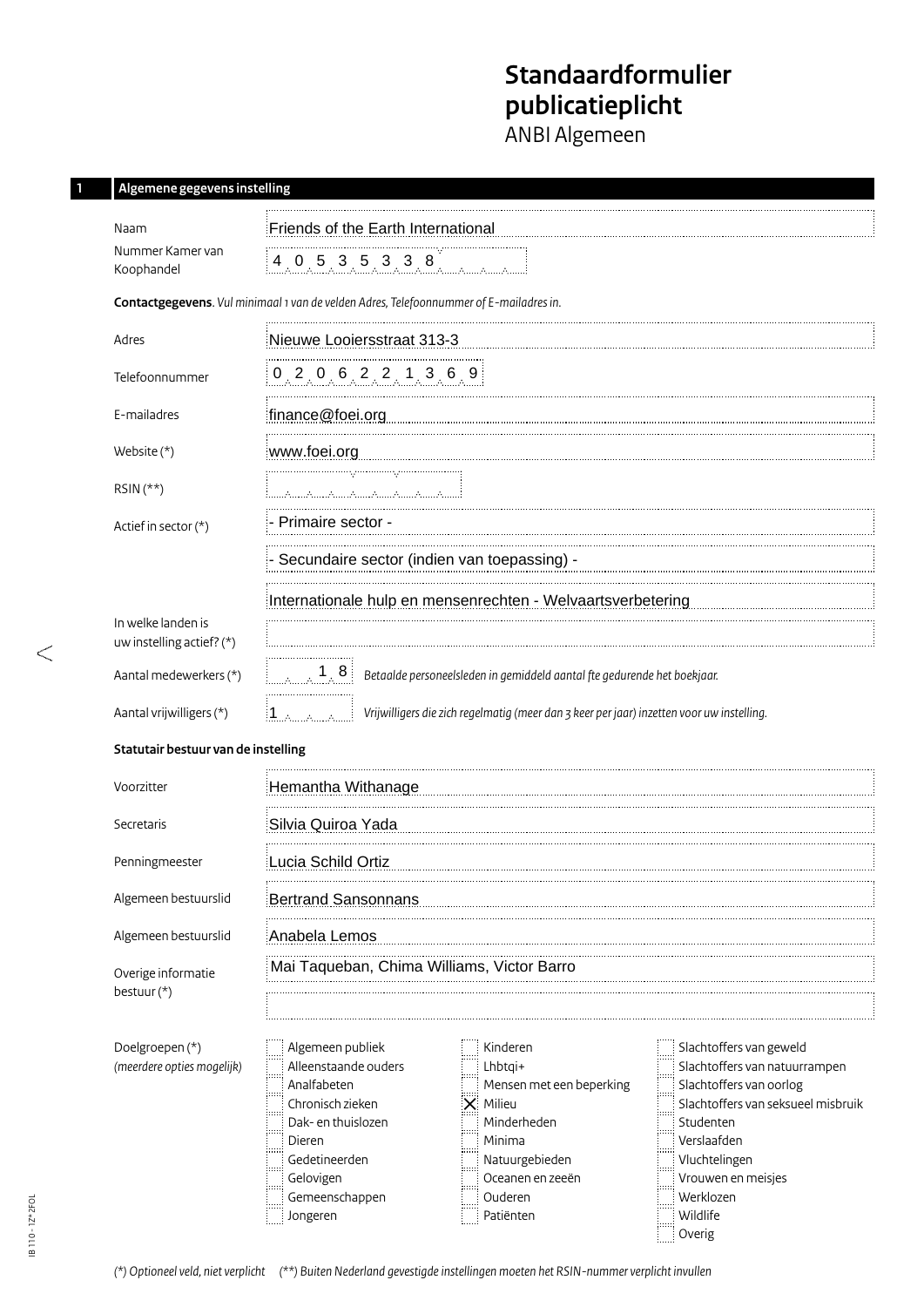#### **1 Algemeen** *(vervolg)*

#### **Doelstelling**

Statutaire doelstelling van de instelling. Wat wil de instelling bereiken?

Our vision is of a peaceful and sustainable world based on societies living in harmony with nature.

We envision a society of interdependent peoples living in dignity, wholeness and fulfillment in which equity and human and peoples' rights are realized. This will be a society built upon peoples' sovereignty and participation. It will be founded on social, economic, gender and environmental justice and be free from all

forms of domination and exploitation, such as neoliberalism, corporate globalization, neo-colonialism and militarism.

We believe that our children's future will be better because of what we do.

#### Our mission:

 To collectively ensure environmental and social justice, human dignity, and respect for human rights and peoples' rights so as to secure sustainable societies.

 To halt and reverse environmental degradation and depletion of natural resources, nurture the earth's ecological and cultural diversity, and secure sustainable livelihoods. To secure the empowerment of Indigenous Peoples, local communities, women,

#### **Hoofdlijnen beleidsplan**

*Geef hier antwoord op onderstaande vragen of vul na de laatste vraag over het beleidsplan de url in naar het beleidsplan.*  In dit beleidsplan moet minimaal antwoord gegeven worden op de in dit formulier gestelde vragen over het beleidsplan. inde vragen of vul na de laatste vraag over het beleidsplan de url in naar het beleidsplan.

| Welke werkzaamheden<br>verricht de instelling?<br>Wanneer worden | We campaign on today's most urgent environmental and social issues. We challenge<br>the current model of economic and corporate globalization, and promote solutions that<br>will help to create environmentally sustainable and socially just societies.                                                        |
|------------------------------------------------------------------|------------------------------------------------------------------------------------------------------------------------------------------------------------------------------------------------------------------------------------------------------------------------------------------------------------------|
| welke werkzaamheden<br>uitgevoerd? En hoe                        | Climate Justice & Energy                                                                                                                                                                                                                                                                                         |
| dragen die bij aan het<br>realiseren van de<br>doelstelling?     | Friends of the Earth International is part of a growing, diverse and effective global<br>movement to resist dirty energy, champion alternative energy sources, and push for<br>climate justice. We are fighting to stop corporations like Shell from wrecking the<br>climate.                                    |
|                                                                  | All over the world, the fight against #Dirty Energy is growing, and calls for climate<br>justice and a just energy transformation are getting louder. Friends of the Earth groups<br>across six continents are mobilising to fight for climate justice. Join us. Together we<br>can fight the climate emergency. |
|                                                                  |                                                                                                                                                                                                                                                                                                                  |
| Hoe krijgt de instelling<br>inkomsten?                           | FoEI is funded by contributions from its member groups thoughout the world, and by<br>subsidies from both governmental agencies and private foundations.                                                                                                                                                         |
|                                                                  |                                                                                                                                                                                                                                                                                                                  |
|                                                                  |                                                                                                                                                                                                                                                                                                                  |
|                                                                  |                                                                                                                                                                                                                                                                                                                  |
|                                                                  |                                                                                                                                                                                                                                                                                                                  |
|                                                                  |                                                                                                                                                                                                                                                                                                                  |
|                                                                  |                                                                                                                                                                                                                                                                                                                  |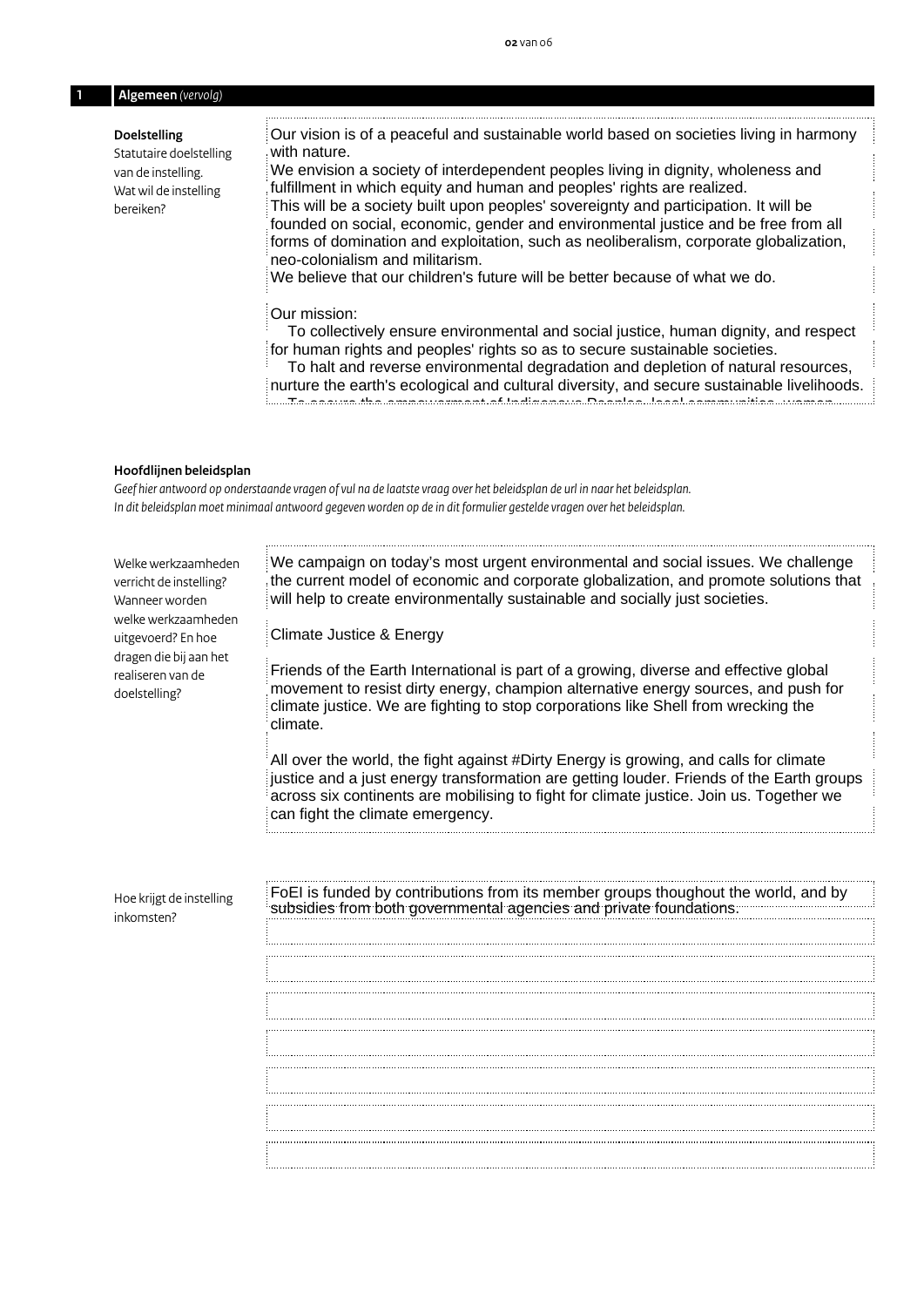#### **1 Algemeen** *(vervolg)*

Op welke manier en aanwelke doelen worden de verkregen inkomsten besteed? *Als uw instelling vermogen aanhoudt, vul dan in waaren op welke manier ditvermogen wordt aangehouden (bijvoorbeeld spaarrekening, beleggingen etc).*

Our funds are spent on the federation's secretariat, on advocacy by our programmes, on membership development, on support for our national member groups for capacity building in the South and on solidarity support for environmental defenders.

#### Our reserves are kept on a savings accounts with Dutch sustainable banks (ASN, Triodos).

*Vul de link in waar het beleidsplan te vinden is.*

Url van het beleidsplan

#### **Beloningsbeleid**

Beloningsbeleid voor het statutaire bestuur, voor de leden van het beleidsbepalend orgaan en voor het personeel (bijvoorbeeld CAO of salarisregeling).

#### **Activiteitenverslag**

*Noem de activiteiten die zijn uitgevoerd. Ofvul bij de volgende vraag de url in naar het activiteitenverslag, of de url naar het jaarrekening als daarin de activiteiten van het betreffende boekjaar duidelijk zijn beschreven.*

|                                                                                                                                                                                                                                      | Open |
|--------------------------------------------------------------------------------------------------------------------------------------------------------------------------------------------------------------------------------------|------|
|                                                                                                                                                                                                                                      |      |
|                                                                                                                                                                                                                                      |      |
|                                                                                                                                                                                                                                      |      |
|                                                                                                                                                                                                                                      |      |
| We are following the salary scales of the "CAO Welzijn & Maatschappelijke<br>Dienstverlening". The salary of our Director is well below the amount indicated by WNT2<br>(Law on the Standardization of Top Income) that came into ef |      |
|                                                                                                                                                                                                                                      |      |
|                                                                                                                                                                                                                                      |      |
| compensation for their time.                                                                                                                                                                                                         |      |
|                                                                                                                                                                                                                                      |      |
|                                                                                                                                                                                                                                      |      |
|                                                                                                                                                                                                                                      |      |
|                                                                                                                                                                                                                                      |      |
|                                                                                                                                                                                                                                      |      |
|                                                                                                                                                                                                                                      |      |
|                                                                                                                                                                                                                                      |      |
|                                                                                                                                                                                                                                      |      |
|                                                                                                                                                                                                                                      |      |
|                                                                                                                                                                                                                                      |      |
|                                                                                                                                                                                                                                      |      |
|                                                                                                                                                                                                                                      |      |
|                                                                                                                                                                                                                                      |      |
|                                                                                                                                                                                                                                      |      |
|                                                                                                                                                                                                                                      |      |
|                                                                                                                                                                                                                                      |      |
|                                                                                                                                                                                                                                      |      |
|                                                                                                                                                                                                                                      |      |
|                                                                                                                                                                                                                                      |      |
|                                                                                                                                                                                                                                      |      |
|                                                                                                                                                                                                                                      |      |
|                                                                                                                                                                                                                                      |      |
|                                                                                                                                                                                                                                      |      |
|                                                                                                                                                                                                                                      |      |
|                                                                                                                                                                                                                                      |      |
|                                                                                                                                                                                                                                      |      |
|                                                                                                                                                                                                                                      |      |
|                                                                                                                                                                                                                                      |      |
|                                                                                                                                                                                                                                      |      |
|                                                                                                                                                                                                                                      |      |
|                                                                                                                                                                                                                                      |      |
| Annual report activities 2020:<br>https://www.foei.org/wp-content/uploads/2021/06/FOEI-Annual-Report-2020_E                                                                                                                          | Open |
| NGLISH_WEB.pdf                                                                                                                                                                                                                       |      |

Url van het activiteitenverslag. *Vul de link in waar het activiteitenverslag te vinden is.*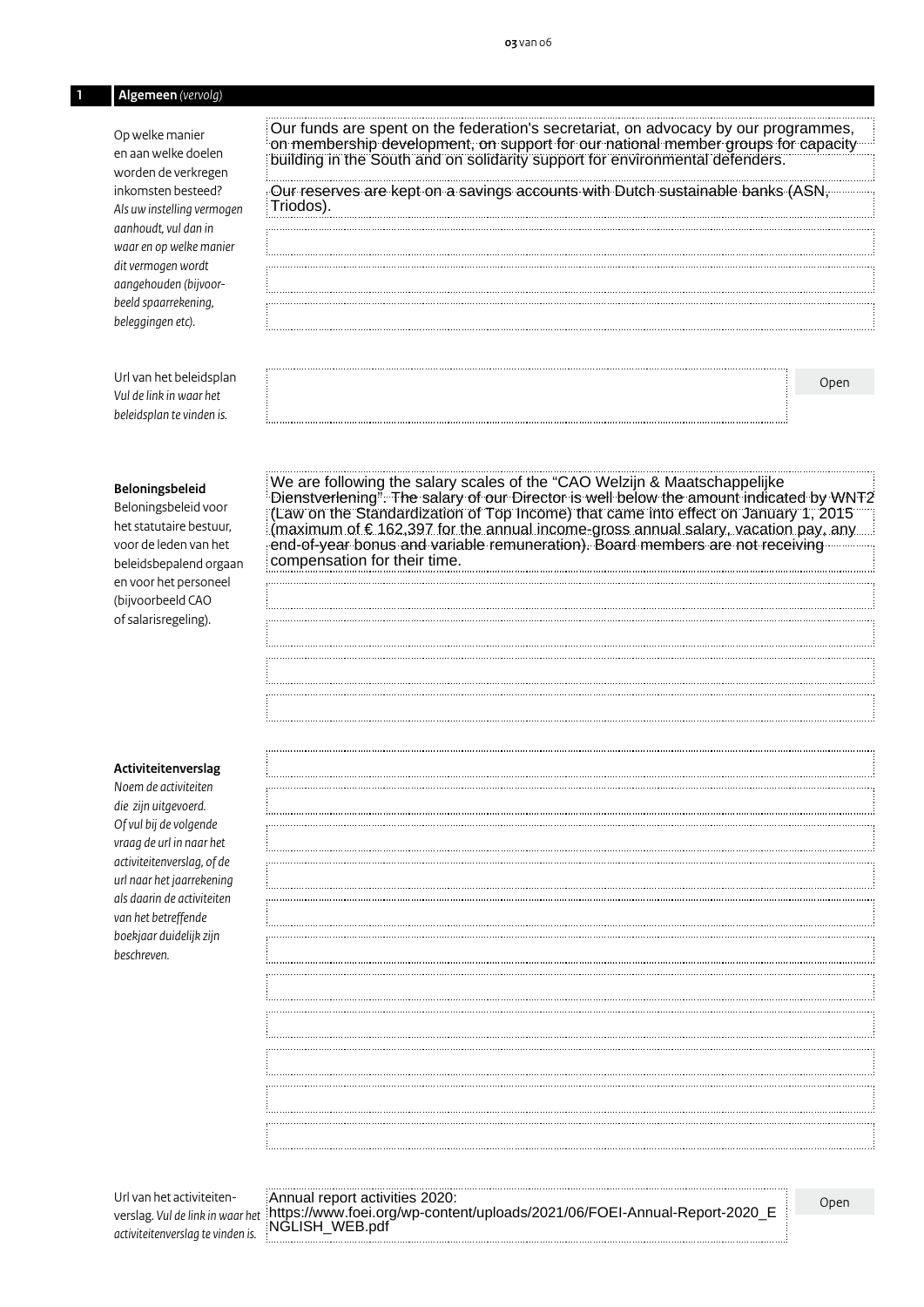| <b>Balans</b><br>- 2                |            |         |        |           |                |        |   |           |                                                                                                                                  |   |            |             |           |       |                      |         |          |  |
|-------------------------------------|------------|---------|--------|-----------|----------------|--------|---|-----------|----------------------------------------------------------------------------------------------------------------------------------|---|------------|-------------|-----------|-------|----------------------|---------|----------|--|
| Balansdatum                         |            |         |        |           |                |        |   |           | $13.1 = 1.2 = 2 = 2.0.2$ Vul de balansdatum in. Als u daarna verdergaat verschijnen automatisch de jaartallen boven de kolommen. |   |            |             |           |       |                      |         |          |  |
| Activa                              | 31-12-2020 |         |        |           | 31-12-2019 (*) |        |   |           | Passiva                                                                                                                          |   | 31-12-2020 |             |           |       | $31 - 12 - 2019$ (*) |         |          |  |
| Immateriële vaste activa            |            |         |        |           |                |        | € |           | Continuïteitsreserve                                                                                                             | ŧ | 793953     |             |           | €     | 575805               |         |          |  |
| Materiële vaste activa              |            |         | €<br>  | 6997      |                |        | € | 13545     | Bestemmingsreserve                                                                                                               | € |            |             |           | €<br> |                      |         |          |  |
| Financiële vaste activa             |            |         | €<br>: | 372583    |                |        | € | 392442    | Herwaarderings-<br>reserve                                                                                                       |   |            |             |           |       |                      |         |          |  |
|                                     |            |         | €<br>. | 379.580   |                |        |   | 405.987   | Overige reserves                                                                                                                 | ŧ |            |             |           | ŧ     |                      |         |          |  |
| Voorraden                           |            |         |        |           |                |        |   |           |                                                                                                                                  |   |            | ι€          | 793.953   |       |                      | €       | 575.805  |  |
| Vorderingen &<br>overlopende activa | €          |         |        |           |                |        |   |           |                                                                                                                                  |   |            | €           |           |       |                      | €       |          |  |
| Effecten                            | <br>ŧ      |         |        |           |                |        |   |           | Bestemmingsfondsen                                                                                                               |   |            |             | 27852     |       |                      | .       | 33340    |  |
| Liquide middelen                    | €          | 1143904 |        |           | €              | 626578 |   |           | Voorzieningen                                                                                                                    |   |            | €           |           |       |                      | €       |          |  |
|                                     |            |         | €      | 1.143.904 |                |        | € | 626.578   | Langlopende schulden                                                                                                             |   |            |             |           |       |                      | €       |          |  |
|                                     |            |         |        |           |                |        |   |           | Kortlopende schulden                                                                                                             |   |            | .<br>€<br>. | 701679    |       |                      | ⊧€<br>. | 423420   |  |
| Totaal                              |            |         |        |           |                |        |   | 1.032.565 | <b>Totaal</b>                                                                                                                    |   |            |             | 1.523.484 |       |                      |         | .032.565 |  |

| <b>Financial Statements 2020:</b> |  |
|-----------------------------------|--|
|                                   |  |
|                                   |  |
|                                   |  |
|                                   |  |
|                                   |  |
|                                   |  |
|                                   |  |
|                                   |  |
|                                   |  |
|                                   |  |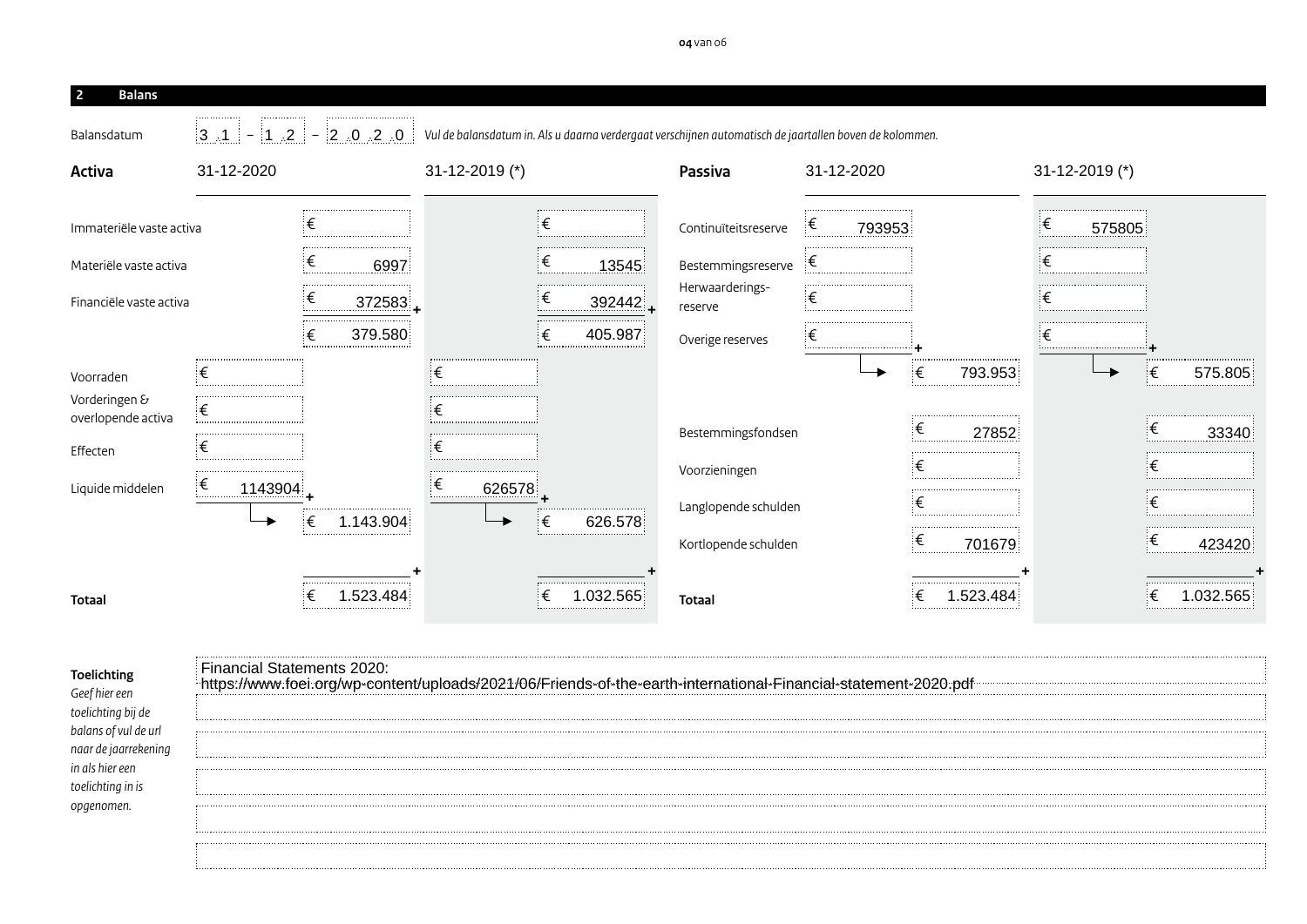#### **3 Staat van baten en lasten**

#### **Baten**

Baten als tegenprestatie voor levering van producten en/of diensten (omzet)

Subsidies van overheden

Subsidies van andere instellingen zonder winststreven

Overige subsidies

#### **Baten van subsidies**

Baten sponsorbijdragen

Giften en donaties van particulieren

Nalatenschappen

Bijdragen van loterijinstellingen

Overige giften

**Giften**

Financiële baten

Overige baten

## **Som van de baten** € €

**Lasten**

Inkoopwaarde van geleverde producten (kostprijs) € €

Verstrekte subsidies & giften

Aankopen en verwervingen

Communicatiekosten

Personeelskosten

Huisvestingskosten

Afschrijvingen

Financiële lasten

Overige lasten

**Som van de lasten**

**Saldo van baten en lasten** € €

| 2020       |                      |   | 2019 (*)            |           |
|------------|----------------------|---|---------------------|-----------|
| ∶€         |                      |   | . <del></del><br>∶€ |           |
|            |                      |   |                     |           |
| €          | 1495153              |   | ็€                  | 1695764   |
| $\epsilon$ | 515006               |   | $\epsilon$          | 561006    |
| $\epsilon$ | i <b>+</b>           |   | $\epsilon$          |           |
| $\epsilon$ | 2.010.159            |   | ∣€                  | 2.256.770 |
| ∶€         |                      |   | ⊧€                  |           |
| €          | 23734                |   | $\epsilon$          | 17604     |
| ∶€         |                      |   | ⊧€                  |           |
| ┊€         |                      |   | ⊧€                  |           |
| $\epsilon$ | $\frac{721365}{ }$ + |   | €                   | 565067    |
| ∶€         | 745.099              |   | ⊧€                  | 582.671   |
| ∶€         | $\sim$ 2.            |   | ⊧€                  | 189       |
| ∶€         | 2303                 |   | ็€                  | 2619      |
| ∶€         | 2.757.563            | ٠ | ⊧€                  | 2.842.249 |
|            |                      |   |                     |           |
| ∶€         | 464239               |   | ∶€                  | 571047    |
| €          | 461313               |   | €                   | 714805    |
| : €        |                      |   | €                   |           |
| €          | 145572               |   | €                   | 142783    |
| €          | 1390751              |   | €                   | 1488248   |
| €          | 66420                |   | €                   | 56876     |
| €          | 9803                 |   | €                   | 12504     |
| €          | 6804                 |   | €                   | 8745      |
| €          |                      |   | €                   |           |

 $\epsilon$  2.544.902  $\epsilon$ 2.544.902 € 2.995.008<br>212.661 € -152.759

. . . . . . . . . . . . . . . . . . .

| 2.256.770 |
|-----------|
|           |
|           |
|           |
| 17604     |
|           |
|           |
|           |
| 565067    |
| 582.671   |
|           |

**+**

- 2.842.249
- 
- -
	-
	-
- 
- -